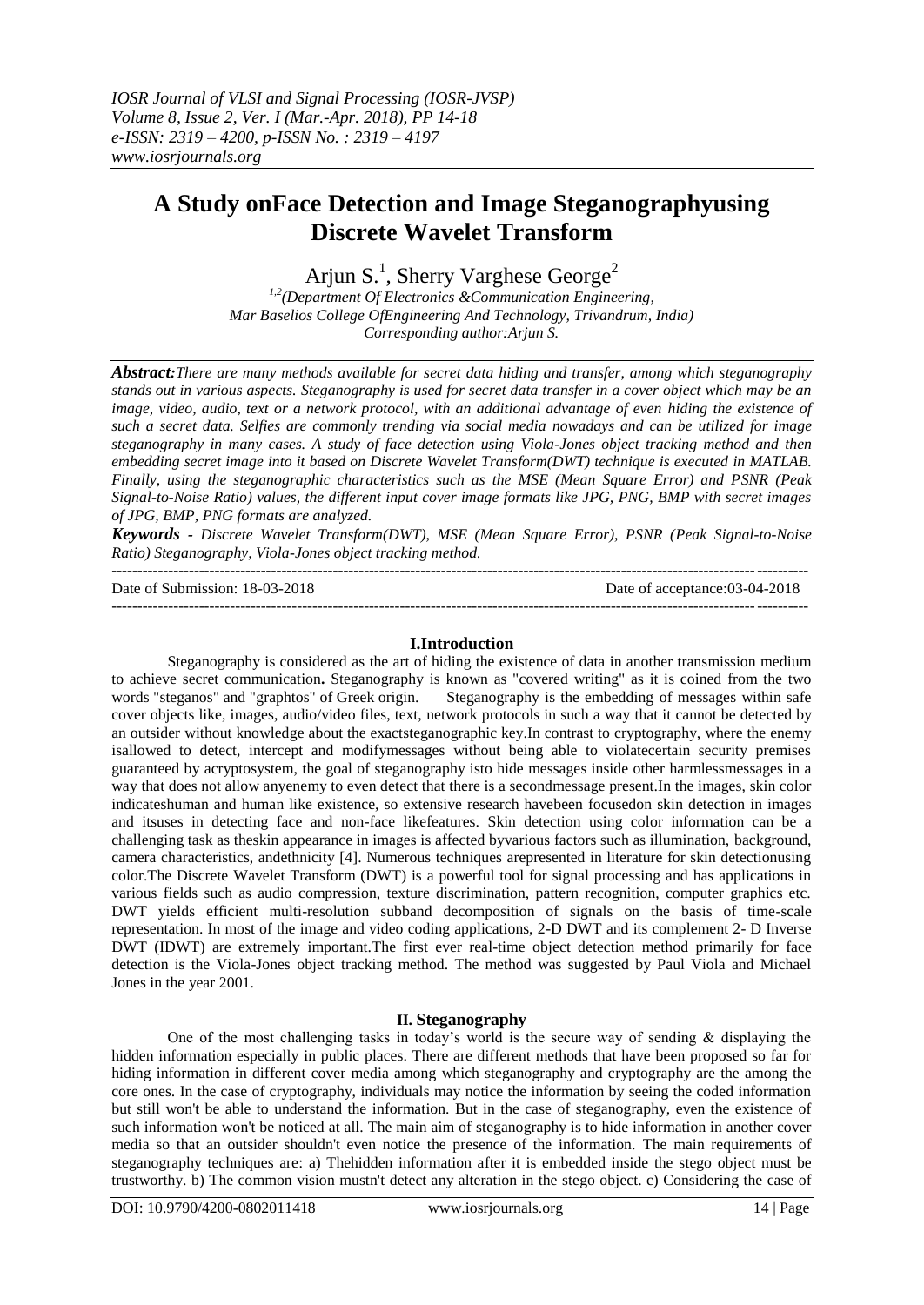watermarking, any changes in the stego object should not have any effect on watermark. d) Finally, there must be an assumption that the attacker might know that there is hidden information inside the stego object [1]. The various types of steganography based on the cover object are:1) Image steganography: Here, the cover object is an image. Mostly, pixel intensities are used to hide the information.2) Video steganography: Here, Video(a combination of pictures) is used as carrier for hidden information. Here, H.264, Mp4, MPEG, AVI or other video formats are used.3) Audio steganography**:** Here, Audio is the carrier for information hiding. Here, digital audio formats such as WAVE, MIDI, AVI MPEG etc. are utilized.4) Text steganography:To achieve information hiding, factors like number of tabs, white spaces, capital letters, etc. are used.5) Network steganography:Here, the cover object is network protocol, used as a carrier, such as TCP, IP etc. [2]

## **III. WaveletTransform**

Wavelet Transform technique works by taking many wavelets to encode a whole image. The main advantage is that the coefficients of the wavelets are altered with the noise within the tolerable levels. The Discrete wavelet transform (DWT) on the basis of [functional and numerical analysis,](https://en.wikipedia.org/wiki/Functional_analysis) is any [wavelet](https://en.wikipedia.org/wiki/Wavelet_transform)  [transform](https://en.wikipedia.org/wiki/Wavelet_transform) for which the [wavelets](https://en.wikipedia.org/wiki/Wavelet) are discretely sampled. The key advantage it has over [Fourier transforms](https://en.wikipedia.org/wiki/Fourier_transform) is the property of temporal resolution: it captures both frequency and location information (location in time).A mathematical function useful in digital signal processing and image compression is called a wavelet. A Wavelet transform is considered as the depiction of a function by means of wavelets. The waveletsarescaled and translated copies (known as "daughter wavelets") of a finite-length or fast-decaying oscillating waveform (known as the "mother wavelet") and each scale component can be studied with a resolution that matches its scale.The Haar wavelet is considered as a sequence of rescaled "square-shaped" functions which together form a [wavelet](https://en.wikipedia.org/wiki/Wavelet) family or basis. The Haar sequence was proposed in 1909 by [AlfrédHaar.](https://en.wikipedia.org/wiki/Alfr%C3%A9d_Haar) Haar used these functions to give an example of an orthonormal system for the space of [square-integrable functions](https://en.wikipedia.org/wiki/Square-integrable_function) on the [unit](https://en.wikipedia.org/wiki/Unit_interval)  [interval](https://en.wikipedia.org/wiki/Unit_interval) [0, 1].The Haar wavelet is the simplest possible wavelet is also known as Db1as a special case of the [Daubechies wavelet.](https://en.wikipedia.org/wiki/Daubechies_wavelet) The main demerit of the Haar wavelet is that it is not [continuous,](https://en.wikipedia.org/wiki/Continuous_function) and hence not [differentiable.](https://en.wikipedia.org/wiki/Derivative) There is an advantage for this fact as it can be advantageous in the analysis of signals with sudden transitions, such as monitoring of tool failure in machines.

## **IV. Methodology**

The entire study comprises of three main divisions:

1) Face detection from the cover image using Viola-Jones object tracking method.

- 2) Secret image embedding on the face.
- 3) Secret image retrieval from the face.

#### **4.1 Face detection from the cover image using Viola-Jones object tracking method.**

The important characteristics of the method are:i) Very high detection rate isalways obtained using this method.ii) In case of practical applications, not less than two frames/sec must be processed.iii) The main aim is to distinguish between faces and non-faces only and not face recognition.The main steps in Viola-Jones algorithm are:

- Step 1: Load the input cover image.
- Step 2: Haar feature selection.
- Step 3: Creating an integral image.
- Step 4: Adaboost training.
- Step 5: Cascading classifiers.
- Step 6: Detect the face portion of the image.

#### 4.1.1 Haar feature selection.

In the Haar feature selection technique, only the simple rectangular features similar to the Haar basis functions are used.There are certain Haar features which are common to human faces like, the eye region is darker than the upper cheeks and the nose bridge region is brighter than the eyes, etc. There are also certain properties that form matching facial features like the location of eyes, mouth, bridge of nose and also values of oriented gradients of pixel intensities. These features are equivalent to the difference in intensity readings and are quite easy to compute. There are three feature types used with varying numbers of sub-rectangles, two, two rectangles, one three and one four rectangle feature types. Using rectangular features instead of the pixels in an image provides an increased speed over pixel based systems.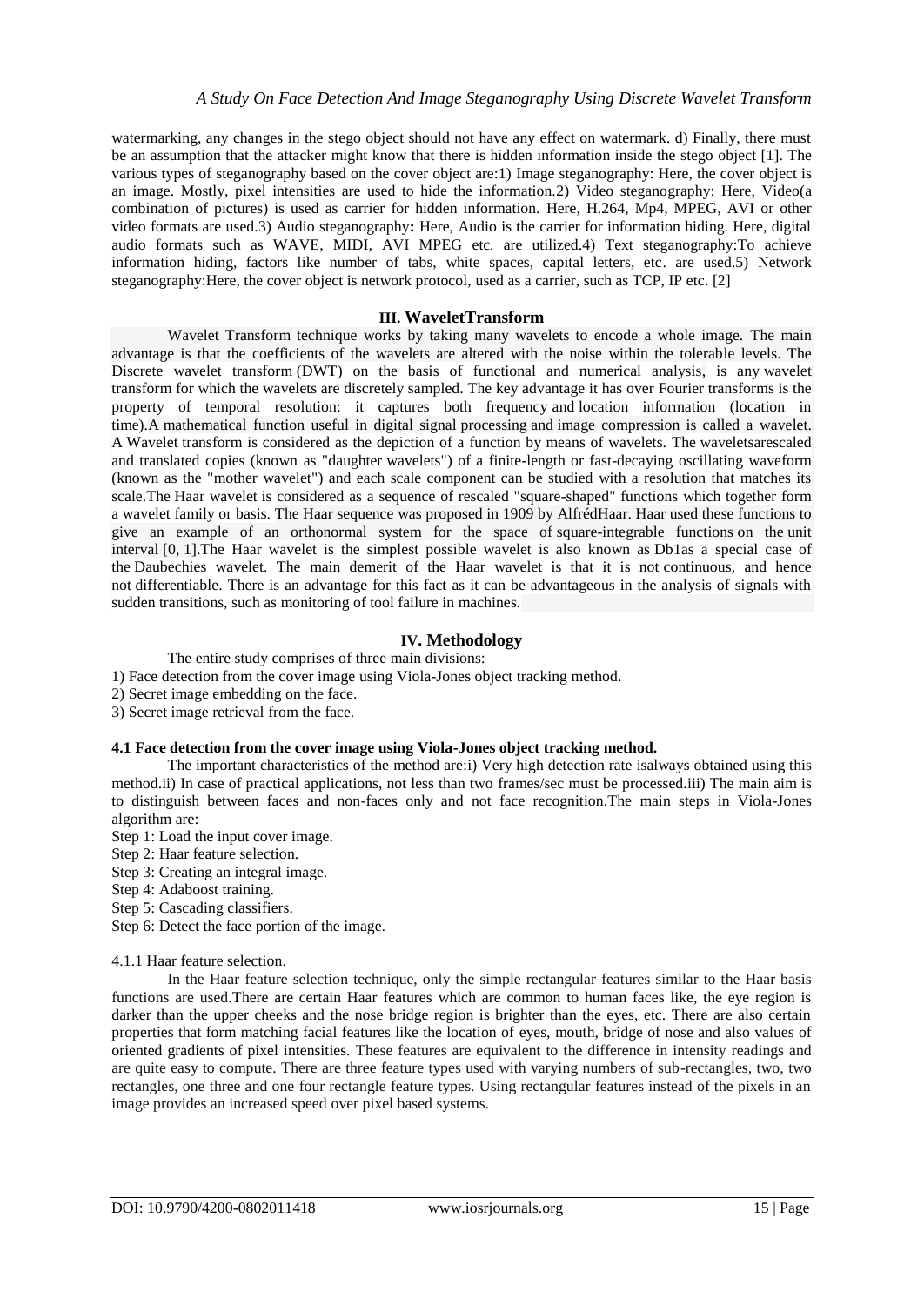

**Fig.1**: The four basic Haar rectangular features

4.1.2 Creating an integral image.

The calculation of the features is done by the use of an "integral image". With the introduction of a integral image, Viola and Jones are able to calculate in one pass of the sample image, and is one of the keys to the speed of the system. An integral image is similar to a "summed are table", used in computer graphics but it is used in pixel area evaluation.Creation of an integral image makes feature-extraction easier and also a Haarlike feature of any size can be calculated in constant time. The value at any point  $(x, y)$  in the summed-area table is the sum of all the pixels above and to the left of the point  $(x, y)$ , inclusive:

$$
I(x,y) = \sum_{\substack{x' \leq x \\ y' \leq y}} i(x', y')
$$

where,  $i(x,y)$  is the pixel intensity at  $(x,y)$ .

The summed-area table can be computed efficiently in a single pass over the image, as the value in the summedarea table at (*x*, *y*) is just:

$$
I\left(x,y\right)=i\left(x,y\right)+I\left(x,y\text{-}1\right)+I\left(x\text{-}1,y\right)-I\left(x\text{-}1,y\text{-}1\right)
$$

# **4.1.3 Adaboost training**.

The implementation of a system that used such integral features would provide a large feature set, hence it must be restricted to a small number of critical features. This is done by making use of the boosting algorithm, AdaBoost.The main aim of Adaboost training is to select the best facial features and to train and build an efficient classifier to use them. The redundant features are eliminated as it determines the relevance or irrelevance of various features. Interference is enhanced with the use of Adaboost and in doing so a strong hypothesis is formed and thereby resulting in a strong classifier.

# **4.1.4 Cascading classifiers**.

In the cascading process, based on some important features we can determine whether a face is present or not. Also the background regions of the image can be quickly discarded. The process results in increased speed and false positive rate reduction.Viola and Jones describes it as a degenerative tree, and sometimes referred to as a decision stump, its use also speeds up the detection process. A degenerative tree is the linear connecting chain of general to specific classifiers, whereby the first few classifiers are general enough to markdown an image sub window and so on the time of further observationsby the more specific classifiers down the chain, this can save a large extent of computation [6].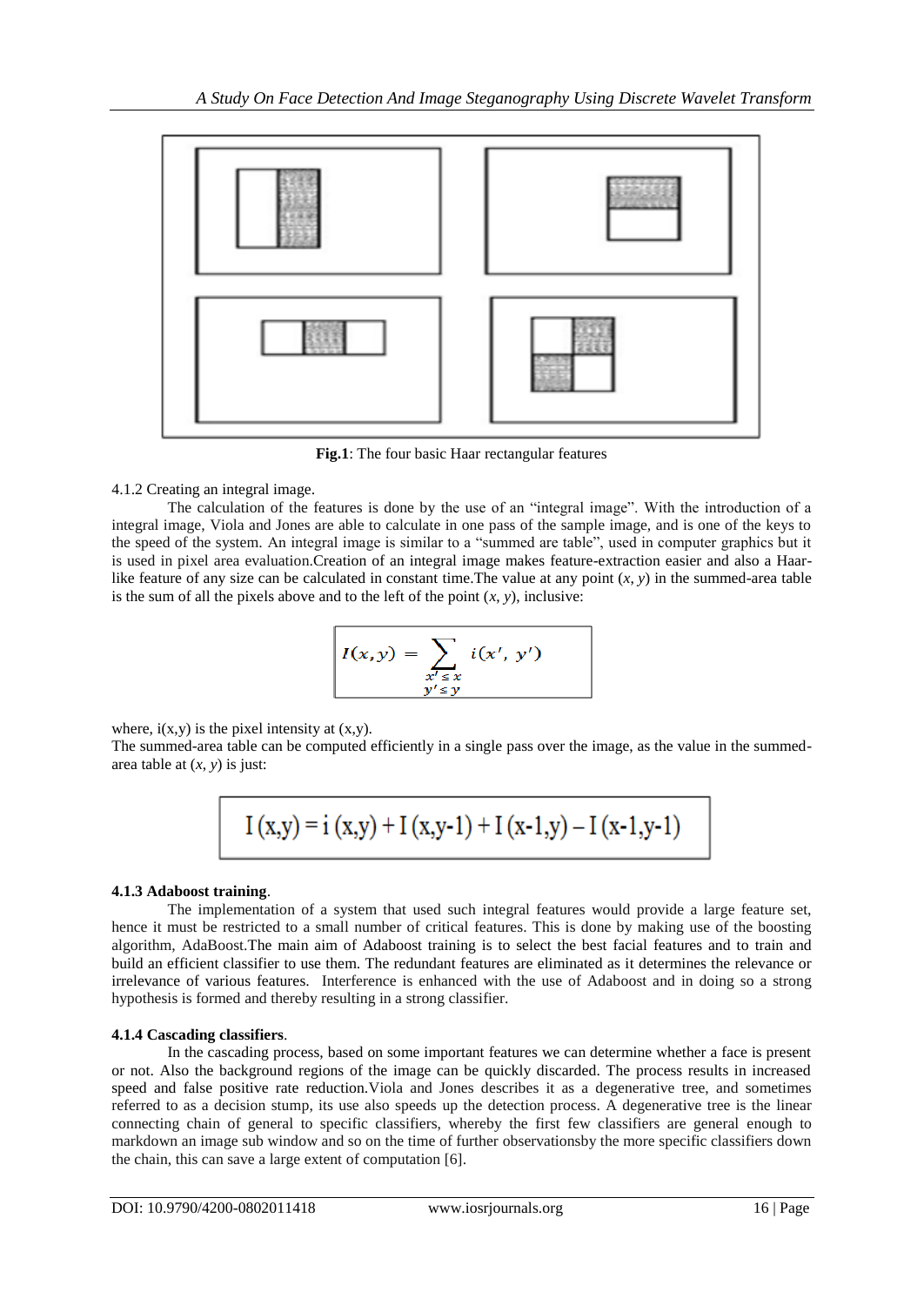**4.2Secret image embedding on the face.**



**Fig. 2**: Block diagram for embedding the secret image on the face.

The first step in secret image embedding algorithm is to load the face detected RGB image. Now this image is converted to HSV color space model.Skin tone detection technique is applied on the HSV image, and the skin and non-skin pixels are separated. Now, the detected facial skin area is cropped using rectangular cropping (i.e. key). Now DWT is applied to the cropped RGB face detected image which yields 4 sub bands LL,LH,HL,HH in the first level decomposition. Now apply the 2-level DWT to the LH sub band which further yields 4 sub bands. The secret image of any of the available formats is loaded and is converted to its binary form. Now, the secret image is resized to the available face area detected according to the key.The secret image is then embedded into the B-plane of the available RGB color image sub band.The merged image is obtained as the combination of the embedded image and the original cover image. This is the stego image which is used at the start of the retrieval process [5].





**Fig. 3**: Block diagram for retrieving the secret image from the face.

For the secret image retrieving scenario, first load the stego image obtained as the outcome of the embedding phase. Now apply Viola-Jones method and once again the face is detected and the facial area is cropped.The face detected RGB image is converted to HSV color model. Skin detection technique is now applied on the HSV image and the skin and non-skin pixels are separated.Now the detected facial skin area is cropped using rectangular cropping (i.e.the same key used in embedding). Apply 2-level DWT to the cropped stego image and finally the secret image is retrieved [7].

# **V. SimulationScenario**

MATLAB R2016a is used for the simulation purpose. The steganographic characteristics (MSE, PSNR) have to be evaluated and finally the MSE, PSNR values for different combination of cover images and secret images of BMP, JPG and PNG formats are analyzed.